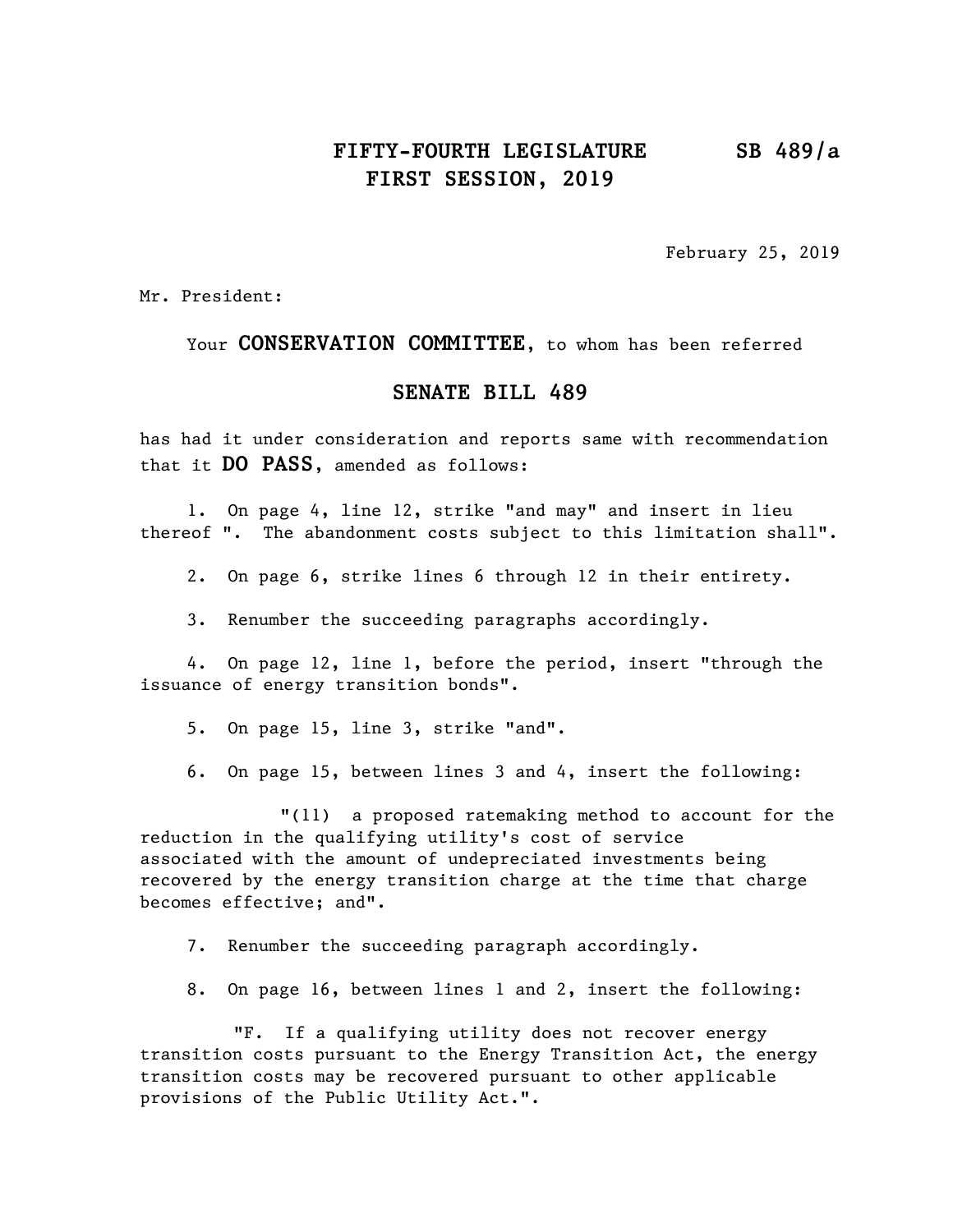### **FIFTY-FOURTH LEGISLATURE FIRST SESSION, 2019**

SCONC/SB 489 Page 2

9. On page 16, line 19, strike "a financing order" and insert in lieu thereof "an order approving the application or advising of the application's noncompliance pursuant to Subsection E of this section".

10. On page 19, strike lines 15 through 19 in their entirety and insert in lieu thereof the following:

"(8) approval of the proposed ratemaking process and method included in the application pursuant to Paragraphs (10) and (11) of Subsection B of Section 4 of the Energy Transition Act.".

11. On page 38, line 15, before the period, insert "-- COMMUNITY ADVISORY COMMITTEE".

12. On page 39, line 9, after "shall", insert "request recommendations from the affected community's community advisory committee pursuant to Subsection H of this section and", on line 10, strike "planning" and insert in lieu thereof "input", on line 11, strike "planning" and insert in lieu thereof "input" and on line 13, strike "after completion of" and insert in lieu thereof "pursuant to".

13. On page 40, line 16, after "shall", insert "request recommendations from the affected community's community advisory committee pursuant to Subsection H of this section and", strike "planning" and insert in lieu thereof "input", on line 18, strike "planning" and insert in lieu thereof "input" and on line 20, strike "after completion of" and insert in lieu thereof "pursuant to".

14. On page 41, between lines 20 and 21, insert the following:

"H. In each affected community, a community advisory committee shall be convened. All meetings of the community advisory committee shall be held pursuant to the Open Meetings Act. The secretaries of economic development and workforce solutions shall appoint two conveners who reside in the affected community, one from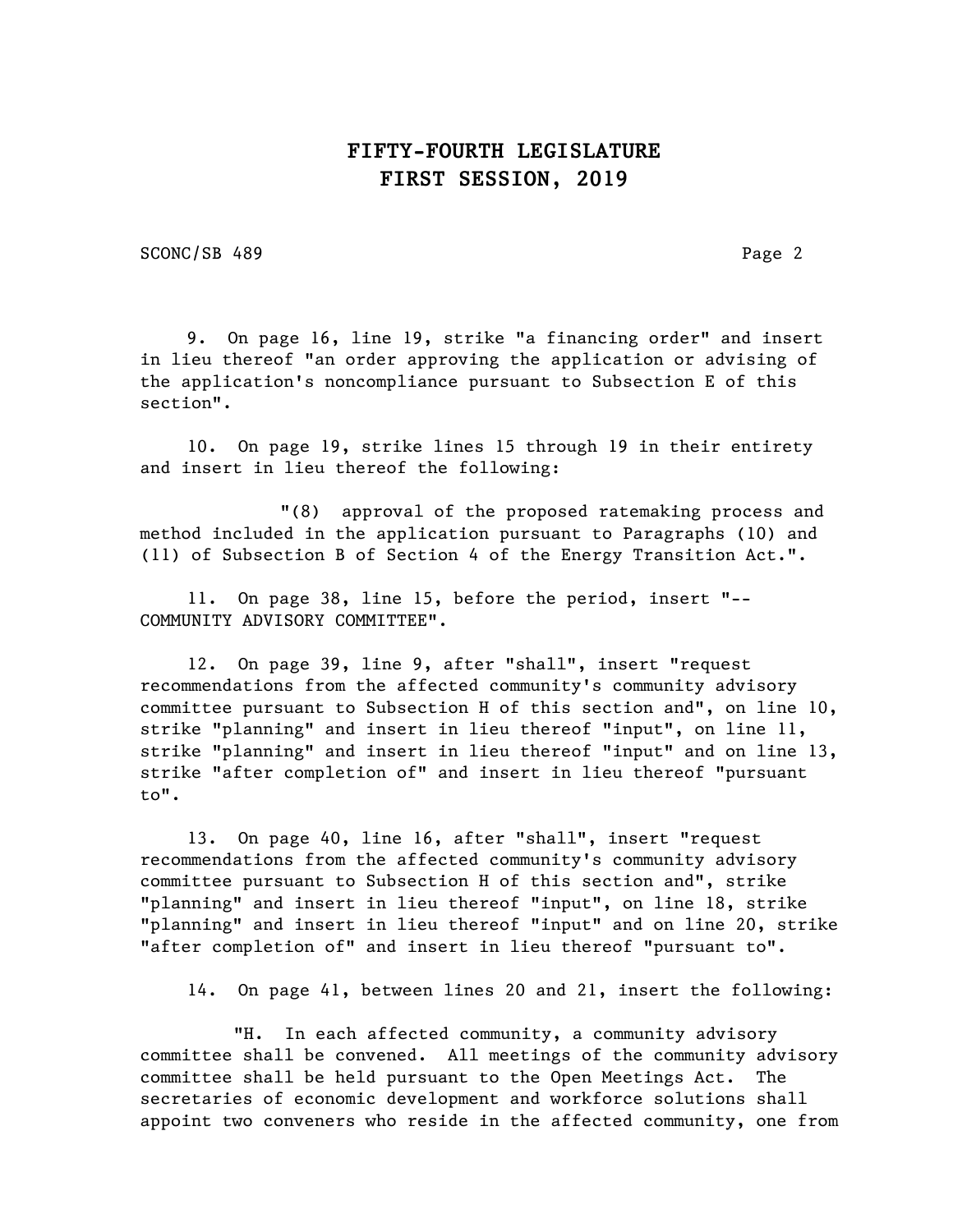## **FIFTY-FOURTH LEGISLATURE FIRST SESSION, 2019**

SCONC/SB 489 Page 3

each major political party. The conveners shall appoint members of the community advisory committee to include a member from each municipality, county, Indian nation, pueblo, tribe and land grant community, if any, in the affected community, at least four appointees representing diverse economic and cultural perspectives of the affected community and one appointee representing displaced workers in the affected community. Within sixty days of a request by the economic development department pursuant to Subsection C of this section, or the workforce solutions department pursuant to Subsection F of this section, a community advisory committee shall provide recommendations to the requesting department on the use of available funds intended for the affected community.".

15. Reletter the succeeding subsection accordingly.

16. On page 78, lines 4 and 5, strike "be used to offset sales to the retail customer that are" and insert in lieu thereof "not be".,

and thence referred to the **CORPORATIONS AND TRANSPORTATION COMMITTEE.**